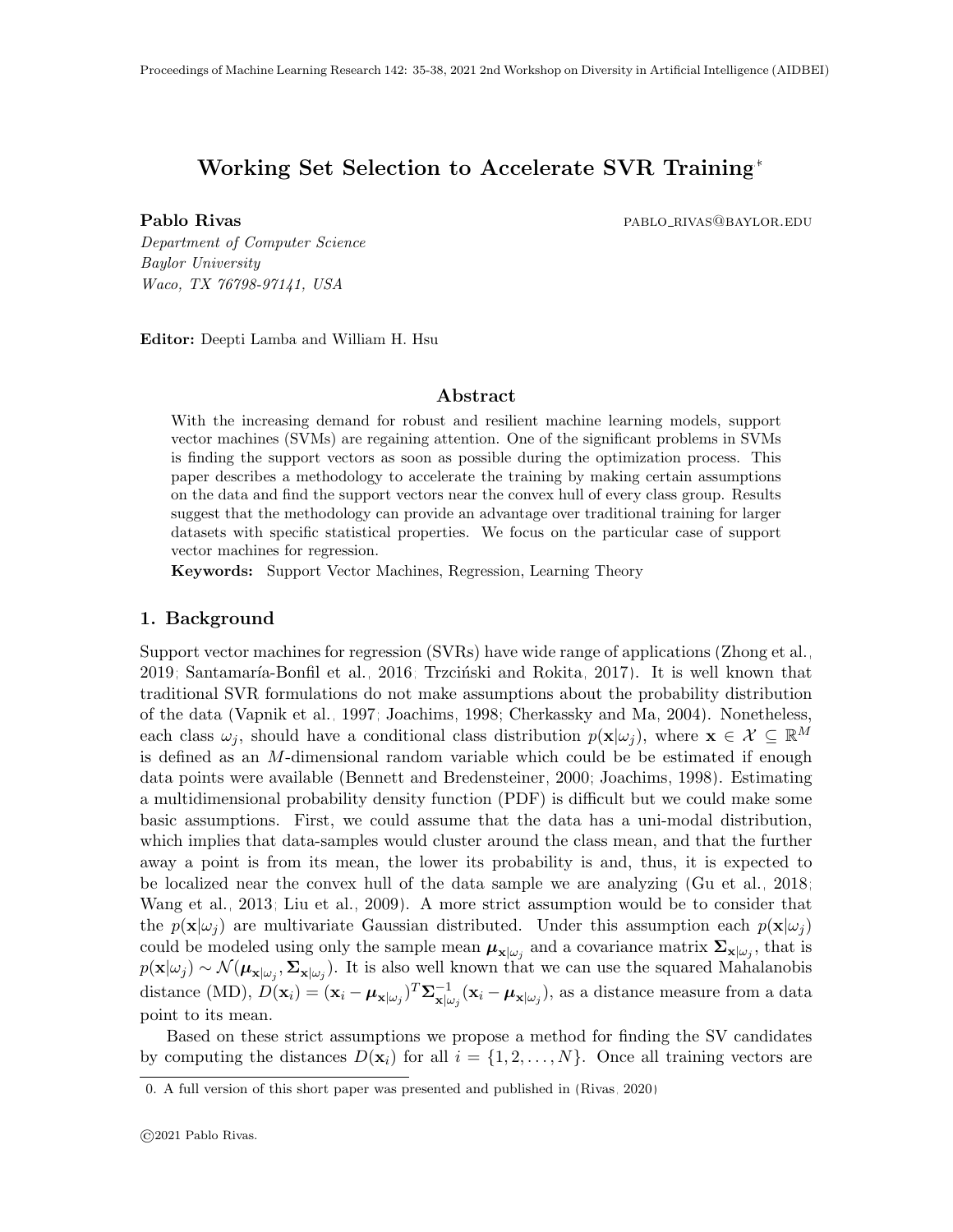Algorithm 1 Mahalanobis-Based Working-Set Selection for LP-SVR Training Speed-Up

<span id="page-1-0"></span>

| <b>Require:</b> Training set $\mathcal{T}_{\phi} = {\mathbf{x}_i, d_i}_{i=1}^N$ .                               | Get $\mathcal{Z}_i$ corresponding to sorted $D_i$<br>6:                                                         |
|-----------------------------------------------------------------------------------------------------------------|-----------------------------------------------------------------------------------------------------------------|
| <b>Require:</b> Desired num. samples per class $v$ .                                                            | for $i = 1$ to v do<br>7:                                                                                       |
| 1: for $j = 1$ to $ D $ do                                                                                      | $\mathcal{Z}_{j,i} = \mathcal{Z}(i)_j \; \triangleright B_{\text{ini}} = k \equiv v \times  \mathcal{D} $<br>8: |
| Estimate parameters $(\boldsymbol{\mu}_{\mathbf{x} \omega_i}, \boldsymbol{\Sigma}_{\mathbf{x} \omega_i})$<br>2: | $9:$ end for                                                                                                    |
| for $i = 1$ to N do<br>3:                                                                                       | 10: end for                                                                                                     |
| Get Mahalanobis distance $D(\mathbf{x}_i)_i$<br>4:                                                              | <b>Ensure:</b> Init. working set indices $\mathcal{B} \leftarrow \mathcal{Z}_{i,i}$                             |
| end for<br>5:                                                                                                   | <b>Ensure:</b> Fixed set $\mathcal{M} \leftarrow \{1, , N\} \notin \mathcal{Z}_{i,i}$                           |
|                                                                                                                 |                                                                                                                 |

sorted by their MD to their respective mean and saved into the sets  $\mathcal{Z}_j$  for the j-th class, then we can form an initial working set  $\mathcal{B}$  of size  $B_{\text{ini}}$  using the procedure described in Algorithm [1.](#page-1-0) We traverse elements of  $\mathcal{Z}_{j,i}$  and add them into to B until  $B_{\text{ini}}$  elements have been inserted. In this manner, the SVR could be trained faster if the first working-set  $\beta$ contains those  $k$  samples, thereby, speeding up the training process. A similar approach to ours is given by Zhou, *et al.* [\(Zhou et al., 2010\)](#page-3-11) in 2010; however, the authors' approach is based on class and subclass convex hulls, which makes it computationally expensive.

#### 2. Within-Class Mahalanobis distance and Class-Convex Hull

To explain the ideas behind the procedure shown in Algorithm [1,](#page-1-0) consider the following definitions: Let  $\mathcal{D} = {\omega_1, \omega_2, \ldots, \omega_j}$  be the set of classes where j is the total number of classes. Let  $\mathcal{C} = \{C_1, C_2, \ldots, C_j\}$  denote a set of indices, where  $C_j$  contains the indices of all those samples associated with the j-th class,  $C_i \cap C_j = \emptyset$  for all  $i \neq j$ , and  $C \equiv \{1, 2, ..., N\}$ . We will be considering the case of all the samples  $x_i$  belonging to the j-th class, that is, all  $i \in \mathcal{C}_i$ . The same principles will apply to all classes.

One of the first steps is to estimate the parameters  $(\mu_{\mathbf{x}|\omega_j}, \Sigma_{\mathbf{x}|\omega_j})$ , *i.e.*, from observed events. Then the within-class MD from the *i*-th feature vector  $\mathbf{x}_i$  to the center of the *j*-th class  $\mu_{\mathbf{x}|\omega_j}$  is defined as  $D(\mathbf{x}_i)$ . Next, we define  $\mathcal{Z}_j$  as the set of indices corresponding to the ordered Mahalanobis distance samples of the j−th class. The indices in  $\mathcal{Z}_i$  correspond to ordered values in descending form, as shown in Figure [1.](#page-2-0) In our research, we argument that the MD  $D(\mathbf{x}_i)$  is related to the SVs and the class convex hull (CCH), which is defined as follows:  $\Theta(\omega_j) = \left\{ \sum_{i \in \mathcal{C}_j} \beta_i \mathbf{x}_i : i \in \mathcal{C}_j, \, \beta_i \in \mathbb{R}, \, \beta_i \geq 0, \, \sum_{i \in \mathcal{C}_j} \beta_i = 1 \right\}$ , where a number of  $|\mathcal{C}_j|$  points in the form of  $\sum_{i \in \mathcal{C}_j} \beta_i \mathbf{x}_i$  are the boundaries of the j-th class sample cloud. Then we can define the sets of indices corresponding to the convex hull of the j-th as  $S = \Theta(\omega_i)$ . The algorithm that obtains the convex hull has complexity of  $\mathcal{O}(N^{\frac{M}{2}})$ , where M is the dimensionality of the feature vector. The complexity of the method proposed here has a complexity of  $\mathcal{O}(L)$ , where  $L = \max\left[N\log N, \binom{M}{2}\right]$ . This demonstrates that our model has lower complexity than those based on convex hulls. Now, we define a relationship between  $Z$ ,  $S$ , and  $SV$  in Proposition [1.](#page-1-1)

<span id="page-1-1"></span>**Proposition 1 (SVs and Within-Class Distances)** Assume classes in  $\mathcal{D}$  are linearly separable. Let  $\mathcal{Z}_v = \{ \mathcal{Z}(1), \mathcal{Z}(2), \ldots, \mathcal{Z}(v) \}$  denote the v maximum Mahalanobis distance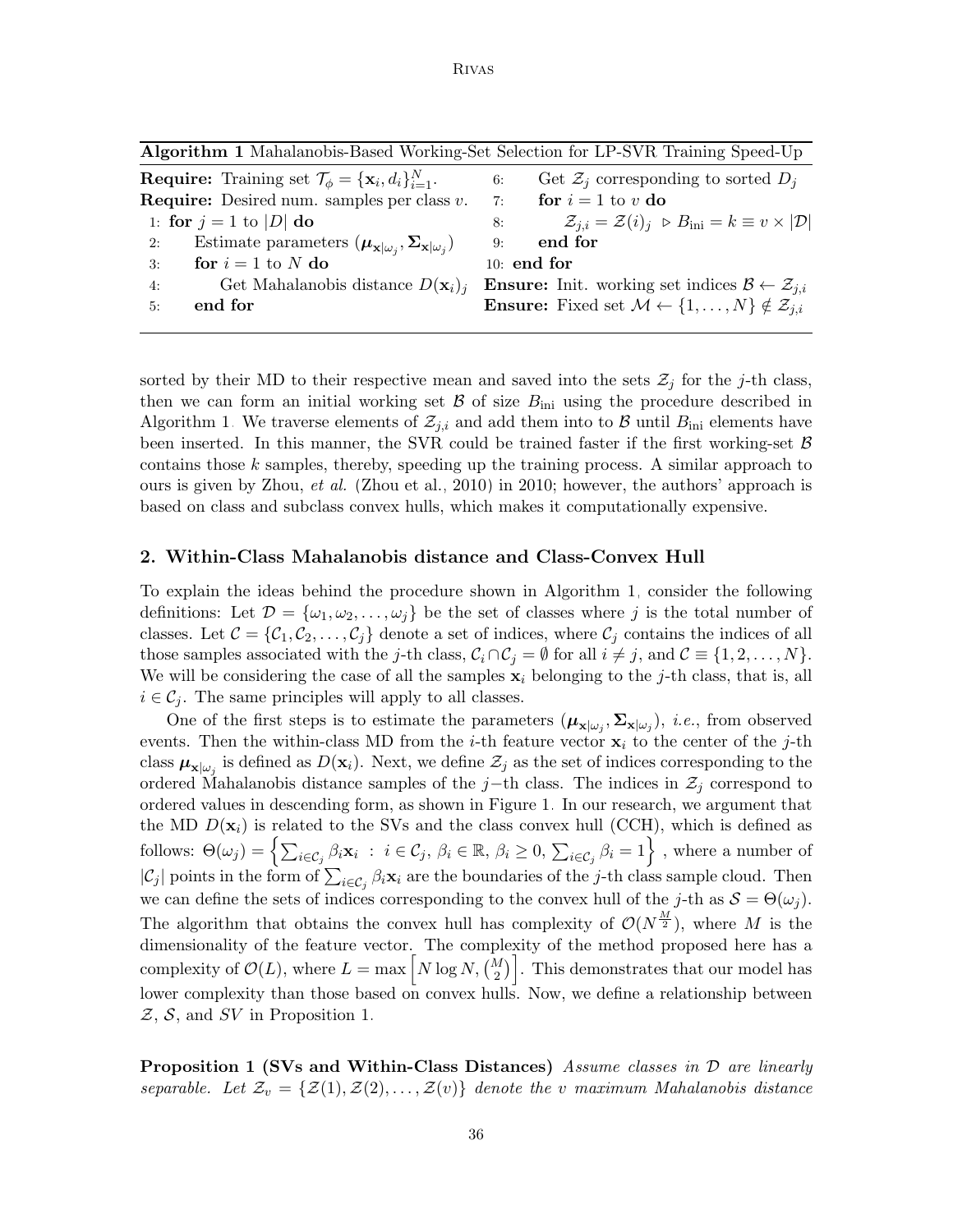indices. Let  $\mathcal{Z}_{j,i} = \{\mathcal{Z}_{1,v}, \mathcal{Z}_{2,v}, \ldots, \mathcal{Z}_{j,v}\}\$ be the set of v maximum Mahalanobis distance indices of all classes. Then

1. the maximum Mahalanobis distance samples indices contain the convex hull:  $\mathcal{Z}_v \in \mathcal{S}$ ,

2. the maximum Mahalanobis distance samples indices contain the SVs:  $\mathcal{Z}_{j,i} \in SV$ ,

where v is an integer stating how many samples per class should be considered.

Proposition [1](#page-1-1) states that the first v ranked MD indices  $\mathcal{Z}_v$  contain the class convex hull indices  $S$  and, thus, contain the support vector indices. The integer  $v$  is bounded,  $|\mathcal{D}| \leq v \leq |\mathcal{S}|$ . Therefore, if the initial working-set is fixed to the indices in  $\mathcal{Z}_{i,i}$ , the training process will converge faster. This is mainly because if the support vectors are found at the very first iterations, the problem will be solved faster. Since  $\mathcal{Z}_{i,i}$  is more likely to contain support vector indices, one can conclude that the training will be faster. We have found that a good value for  $v$  is the quotient between the initial working set size  $B_{\text{ini}}$ and the total number of classes:  $v = \left[\frac{B_{\text{ini}}}{|D|}\right]$ . This choice of v was found empirically using benchmark datasets. This value  $v$  is used as input in Algorithm [1.](#page-1-0) Using such benchmark datasets, the speed-up in terms of training time is an average of  $30.6\%$  ( $\pm 7.7$ ).

### Acknowledgments



Thanks to the reviewers and organizers of the workshop for their valuable feedback.

<span id="page-2-0"></span>Figure 1: Left: Mahalanobis distance-ranking of class indices using feature vectors in either the input space or the kernel-induced feature space. Right: Relationship between convex hull and maximum Mahalanobis distance for a two class problem. Here it is shown a separable two class problem, class convex hull, support vectors, and  $k$ maximum Mahalanobis distance samples. Note that both SVs and Convex Hull match the k maximum Mahalanobis distance samples.